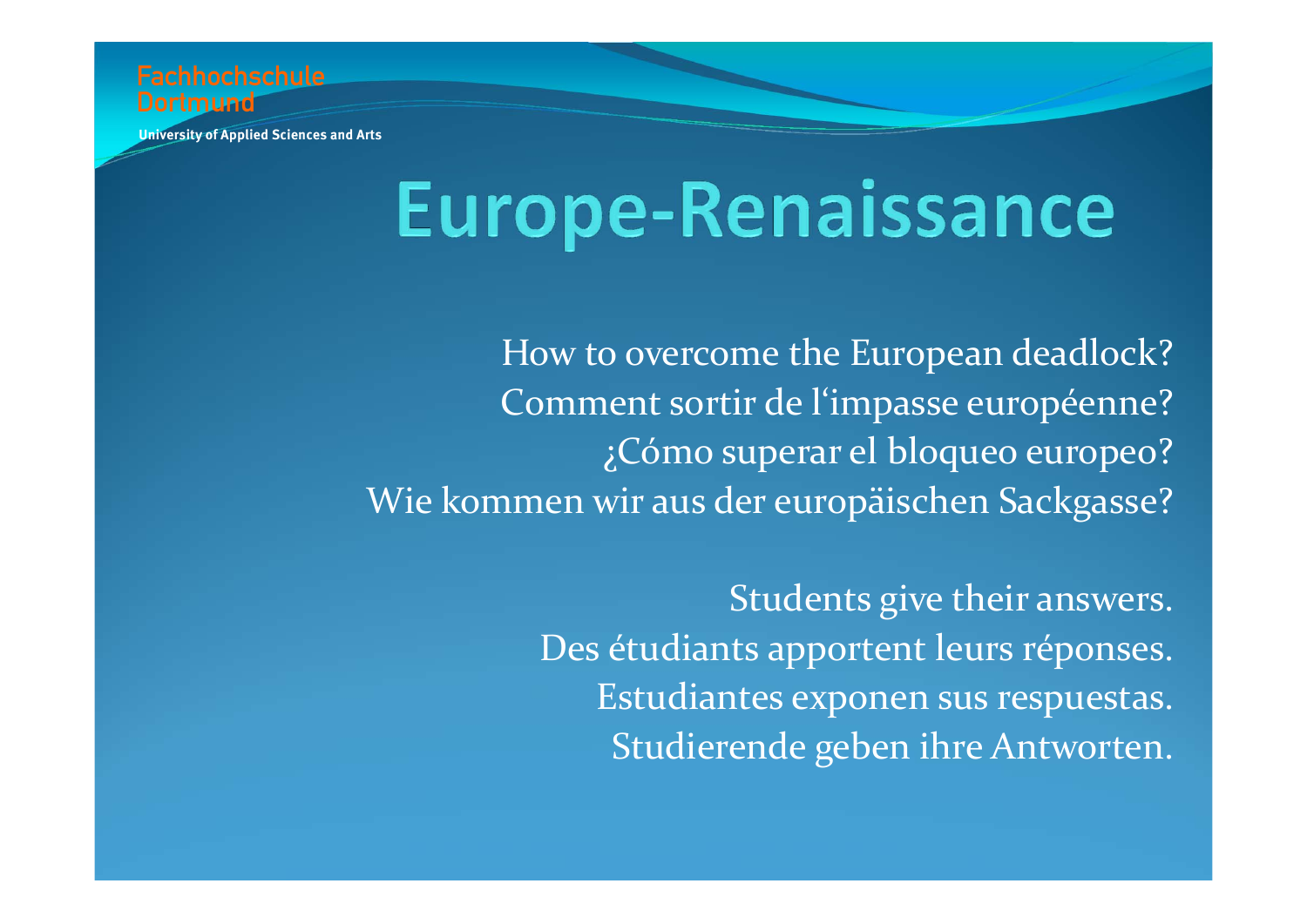

### **Europe-Renaissance**

### The European dilemma:

The Europeans have to take action to avoid a unilateral dependence from other powers. But without a common concept for future they can't act.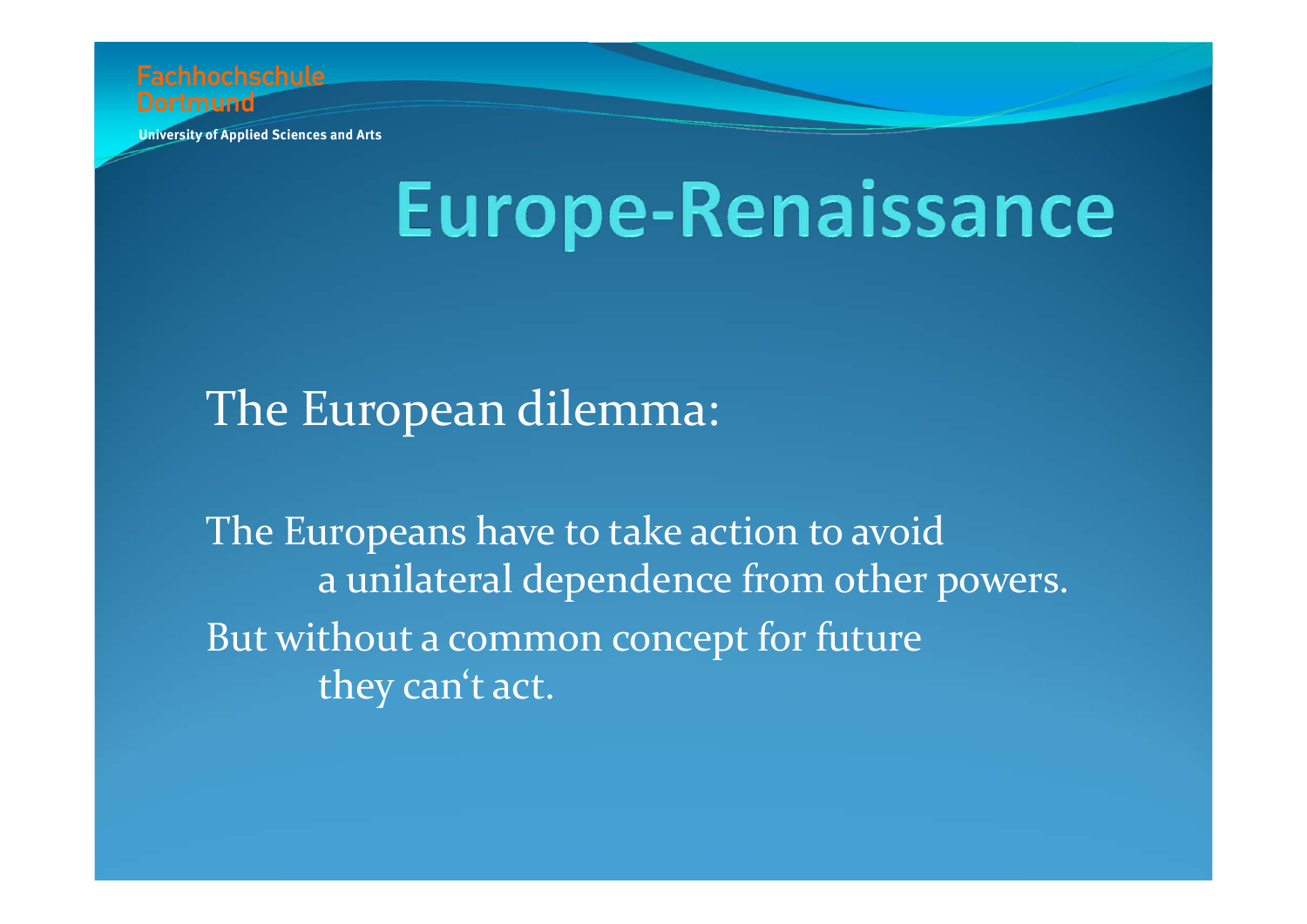

# **Europe-Renaissance**

#### FH Dortmund launches with her partners the student project

"Europe-Renaissance".









**Fachhochschule** Dortmund University of Applied Sciences and Arts





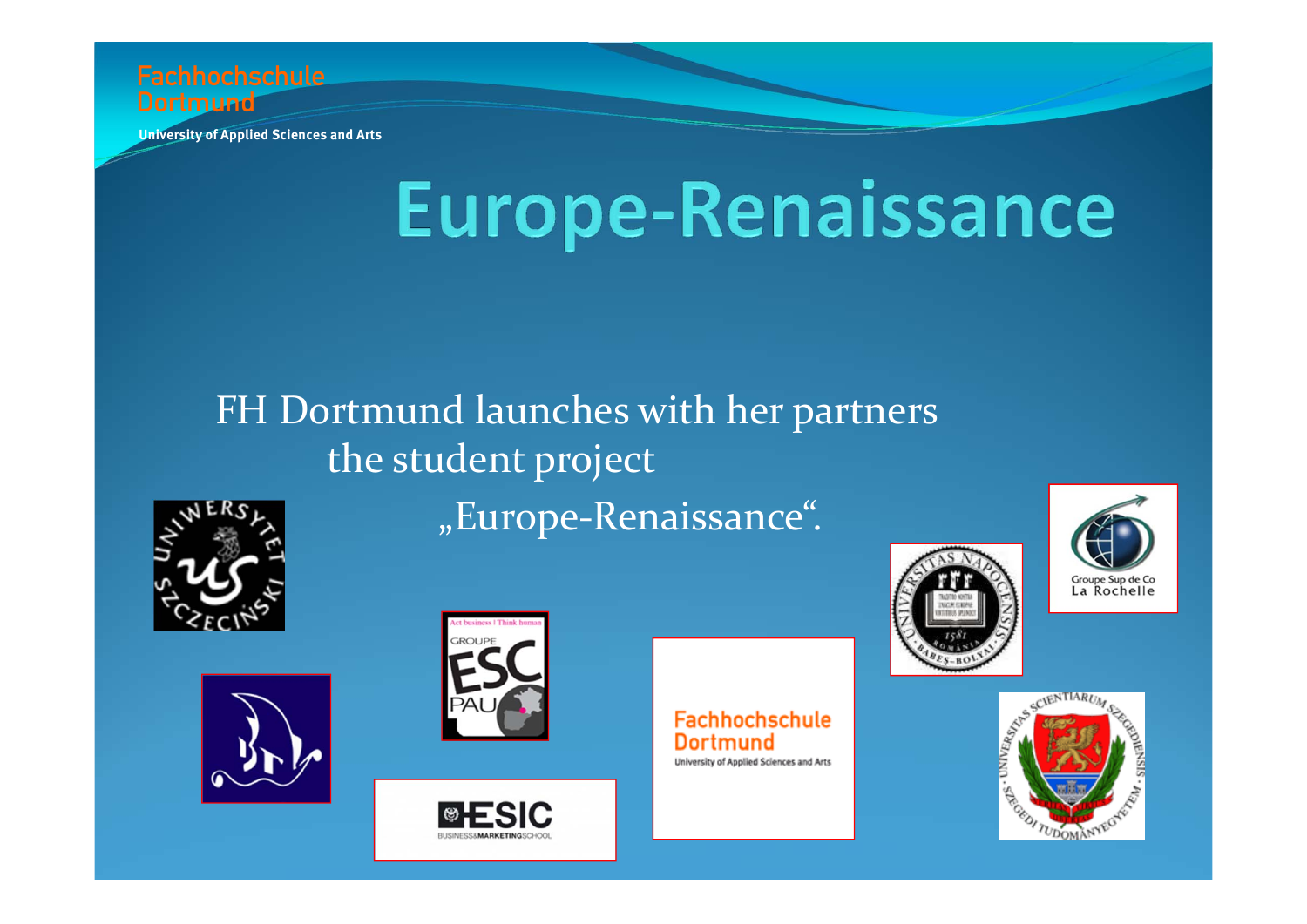

# Europe-Renaissance

Spain: ESIC Madrid **ESIC Valencia** Groupe Sup de Co La Rochelle, France: **Groupe ESC Pau FH Dortmund** Germany: University of Szczecin Poland: Hungary **University of Szeged** Romania: University of Cluj-Napoca Russia: University of Kostroma